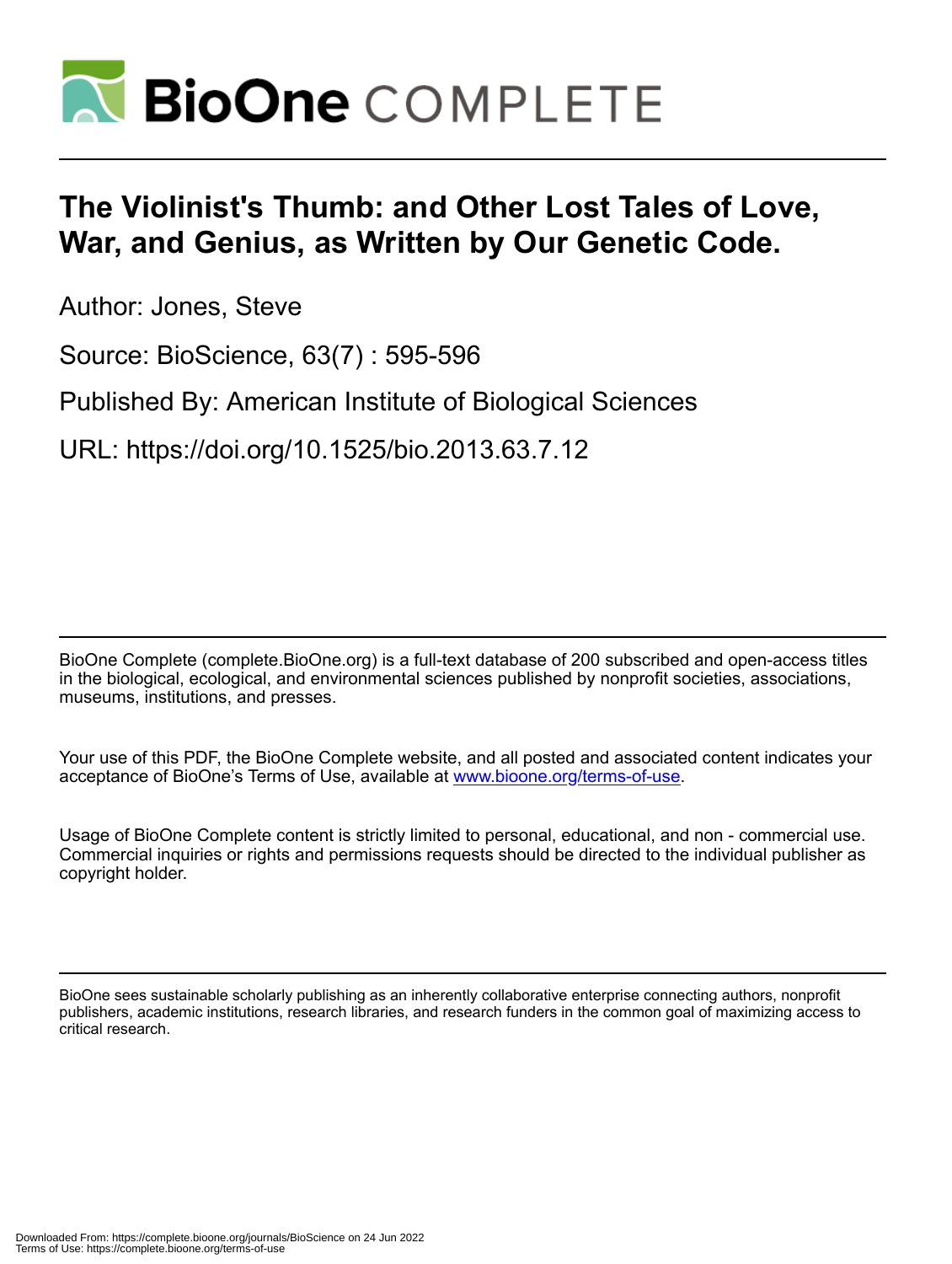## Pearls among the Peas

**The Violinist's Thumb: And Other Lost Tales of Love, War, and Genius, as Written by Our Genetic Code.** Sam Kean. Little, Brown, 2012. 416 pp., illus. \$25.99 (ISBN 9780316182317 cloth).

I introduce my first-year course in genetics at University College London by telling the students that "this course sets out to make sex boring." They look a little baffled, but after 24 lectures, they know exactly what I mean. Even so, in the compulsory questionnaire at the course's end, common complaints include "too many jokes" and "fewer silly stories, please." Despite its real strengths, *The Violinist's Thumb: And Other Lost Tales of Love, War, and Genius, as Written by Our Genetic Code* is in danger of getting the same response.

To nonbiologists, a certain mystique often accompanies the term *genetics*, as if the concept itself is the path to understanding our individual fate when it comes to differences in sex, age and death, mood, faith, intellect, and more. A Google search for "scientists find the gene for" delivers thousands of hits—for musicality, health, wealth, life, liberty, and the pursuit of happiness—which is surprising, given that almost no success has been found in tracking down the genetic differences responsible for even that highly inheritable characteristic, human height. Sam Kean, author of *The Violinist's Thumb*, is a much more dependable source of information, because he is willing to discount the many absurd claims that surround the subject. However, he—as have most modern authors—has over-Googled some of his *dramatis personae* to come up with ever more arcane tales to decorate—and sometimes even to obscure—his narrative.

From its earliest days, the study of inheritance has attracted eccentric characters. As a result, it is easy to accessorize its history with colorful protagonists and outrageous tales (I do it all the

time). Kean succumbs to this temptation (perhaps because his parents were called Jean and Gene; I, myself, do not blame my interest in the subject on the fact that my mother was an identical twin). The book's title comes from his own clumsiness, which was revealed when he found himself too ham-fisted to learn the clarinet, in stark contrast to Paganini's extraordinary abilities on the violin—due not to a pact with the devil, as many believed, but to an inherited condition called Ehlers– Danlos syndrome, which damages collagen in the ligaments and leads to extraordinarily flexible hands, together with a host of unpleasant side effects.



Kean takes the historical tour of genetics from Mendel to Venter and beyond, and, everywhere, he finds anecdotes about the scientists, the frauds, and the charlatans who have accompanied the field from its birth. I did not know that Mendel smoked 20 cigars a day or that Venter once had a gun held to his head by his girlfriend's angry father (although I had read that he has long segments of DNA that are more often found in chimpanzees). Along the tour, Kean does not hesitate to make startling claims—for example, that artistic talent is like "throbbing-red baboon derrières," a sexually selected character, as is manifest in Paganini's promiscuity and in Toulouse-Lautrec's penchant for prostitutes. The author's tendency toward agonizing metaphor is repeated, like a DNA sequence, rather too often (e.g., early primates were "milquetoast midnight bug-biters"). Scientists themselves share the same weakness, shown by the relentless jocularity of those who name *Drosophila* mutations: *ken and barbie* mutants have no genitalia, and the *turnip* mutant is stupid, whereas the *sonic hedgehog* mutant turns out, embarrassingly for those who discovered it, to be responsible for birth disorders and cancers in humans.

Fun and games aside, Kean reveals a deep and up-to-date knowledge of modern genetics in his book, which he weaves into an engrossing account that links apparently unconnected observations together in ingenious ways. He suggests that the eccentrics who owned 689 house cats were infected with *Toxoplasma* (a parasite that causes mice, who normally avoid cat urine, to regard it as a heavenly scent) and uses this scenario to introduce the extraordinary role of viruses in the human genome, which includes the possibility that their ability to make cells stick together may have led to the origin of the placenta.

The closing pages of *The Violinist's Thumb* reveal that the poisoned relationships among the great geneticists of long ago are sometimes mirrored in their modern equivalents and that both industry and the public still have an equivocal view of the threats and promises coded into the double helix. The Human Genome Project extracted vast sums of government cash with a vague promise that to read off the genome's message would lead to a new era of personalized medicine. In a world in which the simplicity of Mendel's peas has turned into the pea soup of epigenetics—in which gene and environment are intimately and perhaps inextricably mixed—that promise looks increasingly hollow, and

doi:10.1525/bio.2013.63.7.12